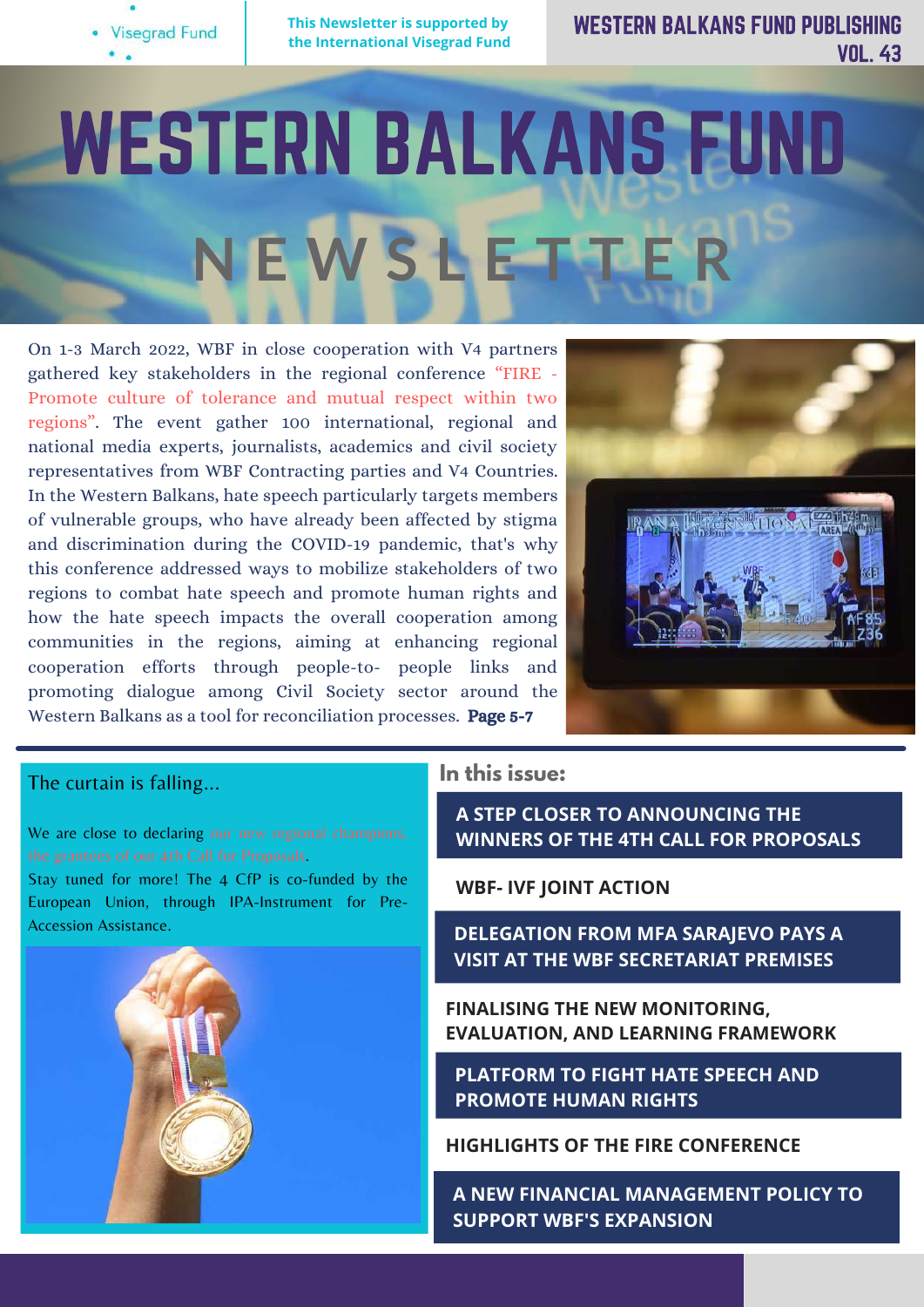

WESTERN BALKANS FUND PUBLISHING VOL. 43

# WESTERN BALKANS FUND **N E W S L E T T E R**



On March 9th, a delegation from Sarajevo , with Assistant Minister at the MFA, ambassador Ahmet Halilovic and his colleagues paid a visit to the WBF Secretariat.

They were briefed by the Executive Director, Dr. Gjergj Murra, and Program Manager, Mr. Denis Grbo, about the current projects and the current Call for Proposals.

On his behalf, Ambassador Halilovic recognized the unique value of the Western Balkans Fund, as a ground-breaking regionally owned mechanism that promotes cooperation on a large scale and expressed his support for the planned expansion of our organisation.

## WBF JOINS THE IVF EVALUATION SESSION

Another WBF-IVF joint action makes our partnership ever stronger. On March 23, three members from WBF participated in the Visegrad's Fund Evaluation Session discussing 220 project applications submitted in the February Visegrad Grant Call, focusing on development of the Western Balkans under the Visegrad+ grant scheme. The team was composed by Mr. Fjordi Bisha, WBF-EU Joint Action Manager; Mr. Klevis Gjoni, PR Officer and Mr. Uros Citakovic, MEL Officer.



## HAPPY INTERNATIONAL WOMEN'S DAY FROM WBF SECRETARIAT



"If you want something said, ask a man; if you want something done, ask a woman." - Margaret Thatcher. Happy International Women's Day to our female colleagues. You are the soul and heart of our organisation. On this day, WBF joins not only the celebration for the many achievements of our mothers, sisters, wives, partners, daughters, and friends but also to the most important struggle of all, the fight for complete gender equality.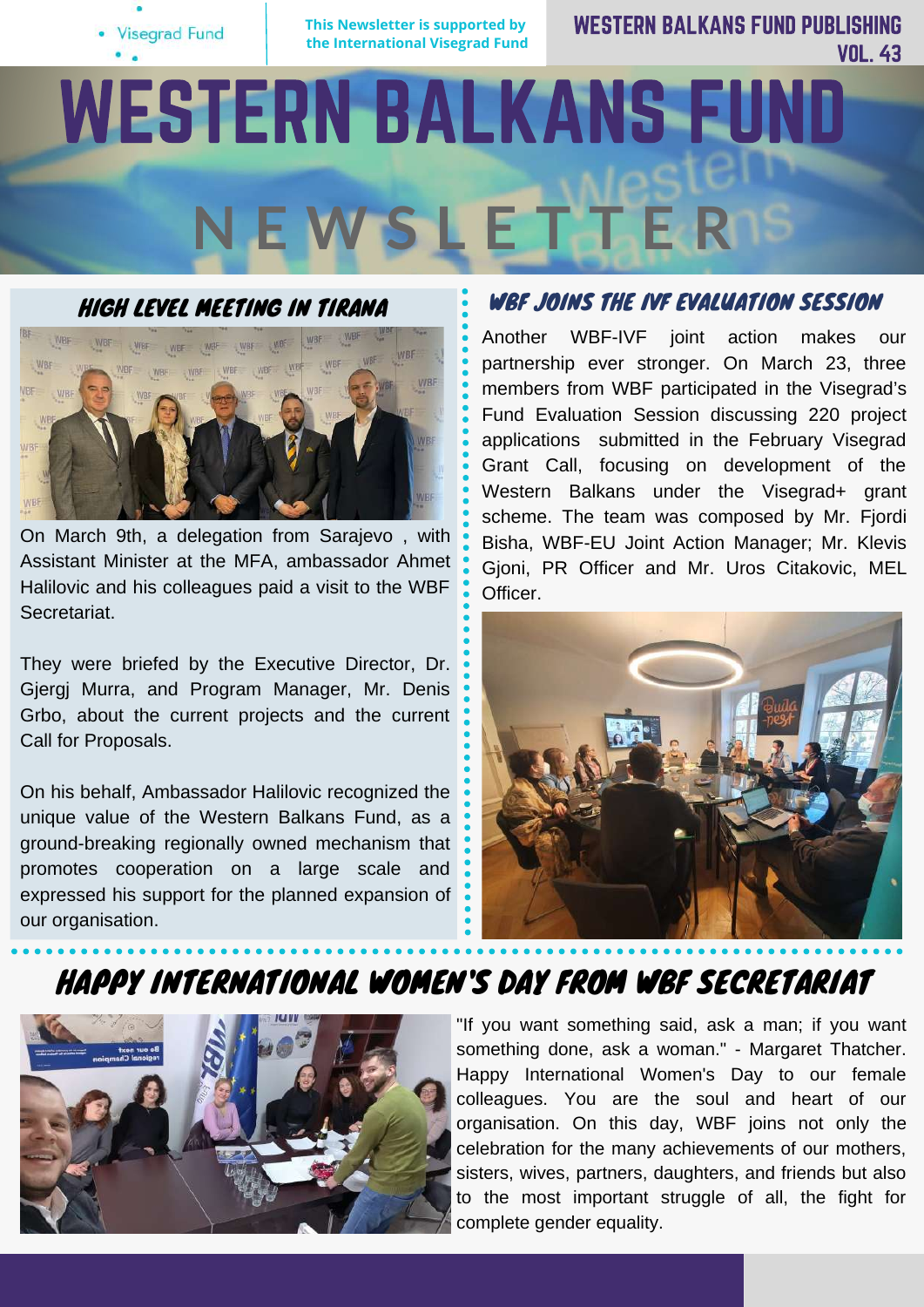# A step closer to announcing the champions of the 4th Call for Proposals



**Picture taken during the Evaluation Panel of 23 February 2022**

The 4th Call for Proposals, launched on 8 of November 2021, with more than 800 stakeholders involved and 207 projects submitted, is coming to the long-awaited end. The evaluation of the individual projects, conducted with the assistance of external evaluators, closed officially in February. All the 4th Call for Proposals applicants were formally notified in the first days of March. During the second week of March, the Western Balkans Fund made itself available for clarifications for all the non-awarded applicants while simultaneously starting the process of negotiations with the shortlisted candidates. The final negotiated list was forwarded to the Committee of Senior Officials, who approved the recommended list within the foreseen window for approval. With the negotiations over and the final list supported, the Western Balkans Fund is currently organizing the big awarding ceremony, which will take place in the middle of April. The complete list of the awarded projects will be announced in the coming days.

# A new website dedicated to the WBF-EU joint action

A new website dedicated to the WBF-EU joint action is being developed and will be launched very soon. The new website will provide many new features for the followers of the Western Balkans Fund, such as a new newsletter, selected success stories, more opportunities to participate, etc. The website will work simultaneously with our homepage (www.westernbalkansfund.org) and will be accessible through the address (www.wbfeuproject.org)

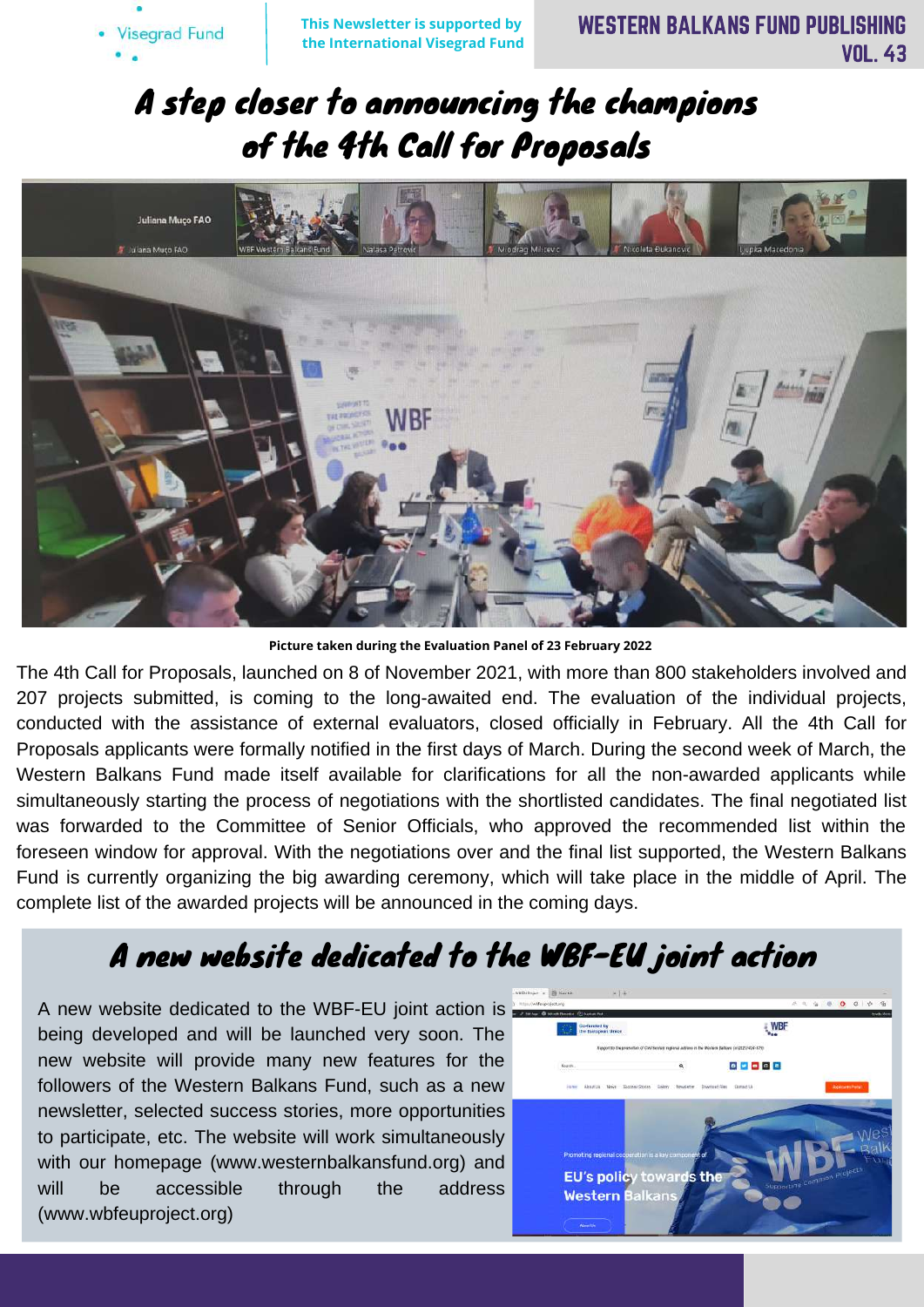**Visegrad Fund** 

**This Newsletter is supported by the International Visegrad Fund**

# A new financial management policy to support the WBF growth

In line with the substantial growth achieved in the last year, the Western Balkans Fund is currently approving a new Financial Management Policy. This policy will support the growing portfolio and the programming of the Fund and include recommendations from the partners. The new guidelines will achieve a higher standard of accountability and provide the Fund with a tool to become more relevant on the regional scale. The new Financial Management Policy has been concluded through the financial support provided by Peace Nexus and with the external expertise of UHY ELITE. The UHY Elite, in cooperation with the designated WBF experts, has finalized the WBF financial policy and manual. Several exchanges and consultation meetings have taken place over many months. In practice, this keystone document establishes the guiding principles in formalizing the decision approach in the financial management of the Fund towards the achievement of its vision and mission. This set of regulations and rules impacts the decisions model of the Fund and operational decisionmaking by highlighting the rules, values, and beliefs of the Fund. Policies in this document apply to all personnel engaged in the financial management of the Fund employed through a full-time or part-time employment contract by the Western Balkans Fund. The new policy will be presented for endorsement in the next Council of the Committee of the Senior Officials.



The [Summer Day](https://www.facebook.com/hashtag/summerday?__eep__=6&__cft__[0]=AZX1ftpzfT5r_aWa07HDOa4BZAXCGolHFu2psIpv5lT-nY-0mLoaleZWuFv6Rbn67QBVP2u6PRMgnhKYIvOHzXUEwsw8wGoMCfJyuN9HVHNzQeHQW0dBqA8lbXA9XaDXaUsHakmMhOqBHbqdyjeJ-tBl&__tn__=*NK-R) is a national holiday in [Albania,](https://www.facebook.com/hashtag/albania?__eep__=6&__cft__[0]=AZX1ftpzfT5r_aWa07HDOa4BZAXCGolHFu2psIpv5lT-nY-0mLoaleZWuFv6Rbn67QBVP2u6PRMgnhKYIvOHzXUEwsw8wGoMCfJyuN9HVHNzQeHQW0dBqA8lbXA9XaDXaUsHakmMhOqBHbqdyjeJ-tBl&__tn__=*NK-R) but we were at work, trying to better ourselves as a ground-breaking regional mechanism. Currently, finding new pathways to inspire and engage our [growing](https://www.facebook.com/hashtag/growing?__eep__=6&__cft__[0]=AZX1ftpzfT5r_aWa07HDOa4BZAXCGolHFu2psIpv5lT-nY-0mLoaleZWuFv6Rbn67QBVP2u6PRMgnhKYIvOHzXUEwsw8wGoMCfJyuN9HVHNzQeHQW0dBqA8lbXA9XaDXaUsHakmMhOqBHbqdyjeJ-tBl&__tn__=*NK-R) [community](https://www.facebook.com/hashtag/community?__eep__=6&__cft__[0]=AZX1ftpzfT5r_aWa07HDOa4BZAXCGolHFu2psIpv5lT-nY-0mLoaleZWuFv6Rbn67QBVP2u6PRMgnhKYIvOHzXUEwsw8wGoMCfJyuN9HVHNzQeHQW0dBqA8lbXA9XaDXaUsHakmMhOqBHbqdyjeJ-tBl&__tn__=*NK-R), and by doing so, we are building the foundations of a much more resilient, influential, and resourceful regional organisation.

**The Fund is in the process of finalizing the new Monitoring, Evaluation, and Learning framework**, in collaboration with Ms. [Ajsa Hadzibegovic](https://www.facebook.com/ajsa.hadzibegovic?__cft__[0]=AZX1ftpzfT5r_aWa07HDOa4BZAXCGolHFu2psIpv5lT-nY-0mLoaleZWuFv6Rbn67QBVP2u6PRMgnhKYIvOHzXUEwsw8wGoMCfJyuN9HVHNzQeHQW0dBqA8lbXA9XaDXaUsHakmMhOqBHbqdyjeJ-tBl&__tn__=-]K-R) and [PeaceNexus Foundation](https://www.facebook.com/PeaceNexus-Foundation-306993659440920/?__cft__[0]=AZX1ftpzfT5r_aWa07HDOa4BZAXCGolHFu2psIpv5lT-nY-0mLoaleZWuFv6Rbn67QBVP2u6PRMgnhKYIvOHzXUEwsw8wGoMCfJyuN9HVHNzQeHQW0dBqA8lbXA9XaDXaUsHakmMhOqBHbqdyjeJ-tBl&__tn__=kK-R), our longstanding and precious partner, which we duly thank for the unique contribution and focus provided to the Western Balkans.

#### **Improved manuals on MEL and HR**

*Improving the Finance manuals is in line with a complete overhaul of the Monitoring, Evaluation and Learning Manuals and the Human Resources manual. For this purpose, to track the implementation of the Action Plan that addresses the Swiss Partners Risk Assessment findings, the Secretariat team met with representatives of the Swiss Embassy in Tirana on 11'th of March. The majority of the results of the PRA are to be addressed through the improved WBF Manuals and Procedures, respectively on Finance, Human Resources and Monitoring, Evaluation and Learning. Although the preparation of these manuals is of high importance for implementing the Swiss support and improving the operational standards of WBF, the financial implications for the Swiss are minimal. All the costs related to the external expertise recruited for preparing the manuals are covered through the support of PeaceNexus.*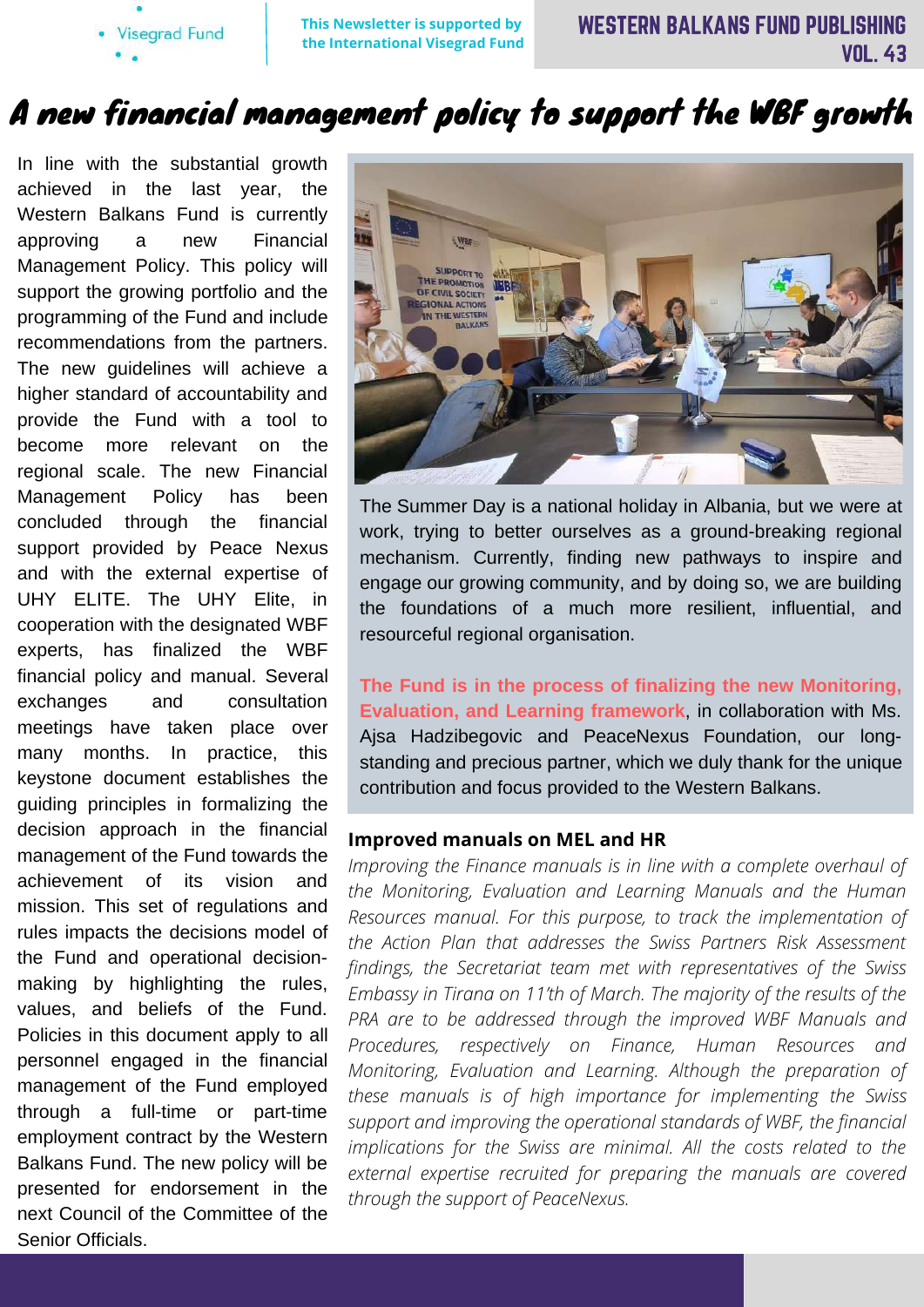

# Platform to fight hate speech and promote human rights



The regional cooperation remains one of the greatest achievements of the Western Balkans and Visegrad regions, positively influencing regional stability and brining various practical benefits for its citizens and societies. To this end, strengthening of the regional cooperation represents an essential requirement for the Western Balkan contracting parties in their EU membership aspirations.

In cooperation with Ministry of Foreign Affairs of Japan WBF, IVF implemented a project on addressing hate speech and defamation which largely contribute to an offensive language targeting ethnic, religious, sexual minorities, immigrants and other groups is a widespread phenomenon within Western Balkans region.

**Do you know that... The panels of the Conference were livestremed entirely through WBF official Facebook address. 3.2K people addended online**

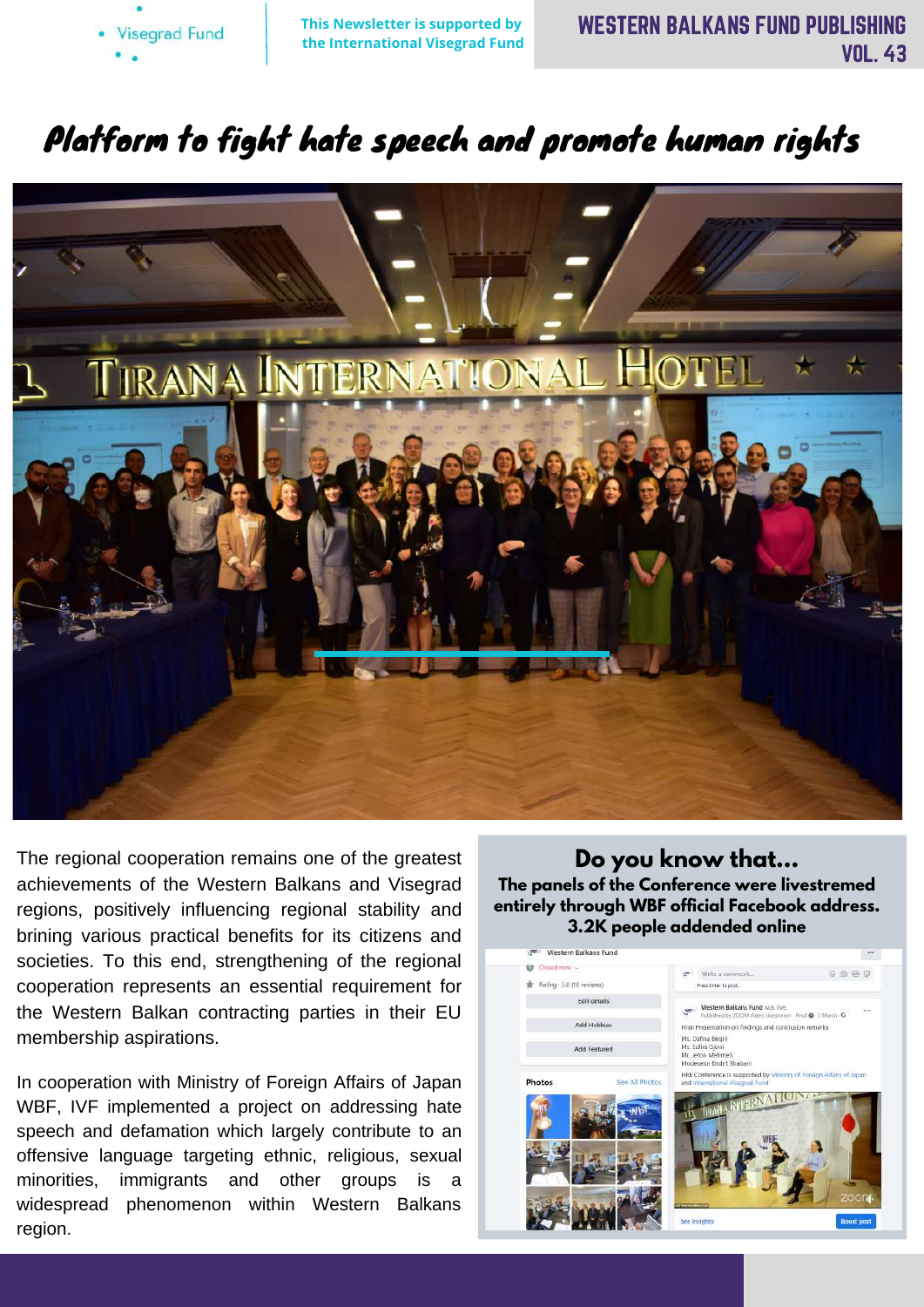

## WESTERN BALKANS FUND PUBLISHING VOL. 43



The FIRE Conference, divided in seven panels, offer clear frame of reference, a comprehensive approach to hate speech and tackles hate speech phenomena that may result in short sighted and fragmented strategies. More than 80 distinguished guests participated in the three-day Conference. Those are some of the most important quotes of the panels.

**Besa Luci, Editor in-Chief "Kosovo 2.0"** "What are the voices **Journalism Lab** that I am not hearing and not seing "We have to push people to seek are not there, this doesn't mean the court" they don't exist".

**Manager** "We realize that no matter "Wonderful, splendid conference and learned until now".

this new word, we need a new kind **Institute for Human Sciences** of literacy".

**Balkans programme manager**

"This is innovation versus regulation approach. It can be also be read like business vs human rights clash".

#### **Edlira Gjoni, WBF expert**

"We are all together in it and simply because we are together, we have to fight together"

**Erion Veliaj, Mayor of Tirana**

"Truth should always float the fake news".

**Mejdini, Investigative** 

in the media? Just because they their right and push their cases to

**Dafina Beqiri, WBF Programe Ambassador of Japan to Albania H.E. Takada Mitsuyuki,**

how much you try to tackle regional I hope that all of you learned a lot of cooperation, there is always one things. In particular, is very important gap, which is communication. We to establish a network between all need to start unlearning what we attendees. Hate speech is a very important issue globally"

**Darko Sokolic, Propulsion** "For **Ivan Vejvoda, Acting Rector of the**

**Davor Marko, Thomson's** people to lead us, but it doesn't "Is from top to bottom. We elect always happen that they truly lead".

> **Gjergj Murra, Executive Director of the Western Balkans Fund**

> "We are here to provide to you the possibility of enhancing cooperation, exchange and communication".

### **Panels of the Conference**

Hate speech and cyberbullying as a global (anti)culture? Hate speech a potential disturbance towards social cohesion Hate Speech on Women The defamation's risks and ways to deal with it Regulating Hate Speech in the Media Hate speech in political communication How does Hate Speech affect Regional Cooperation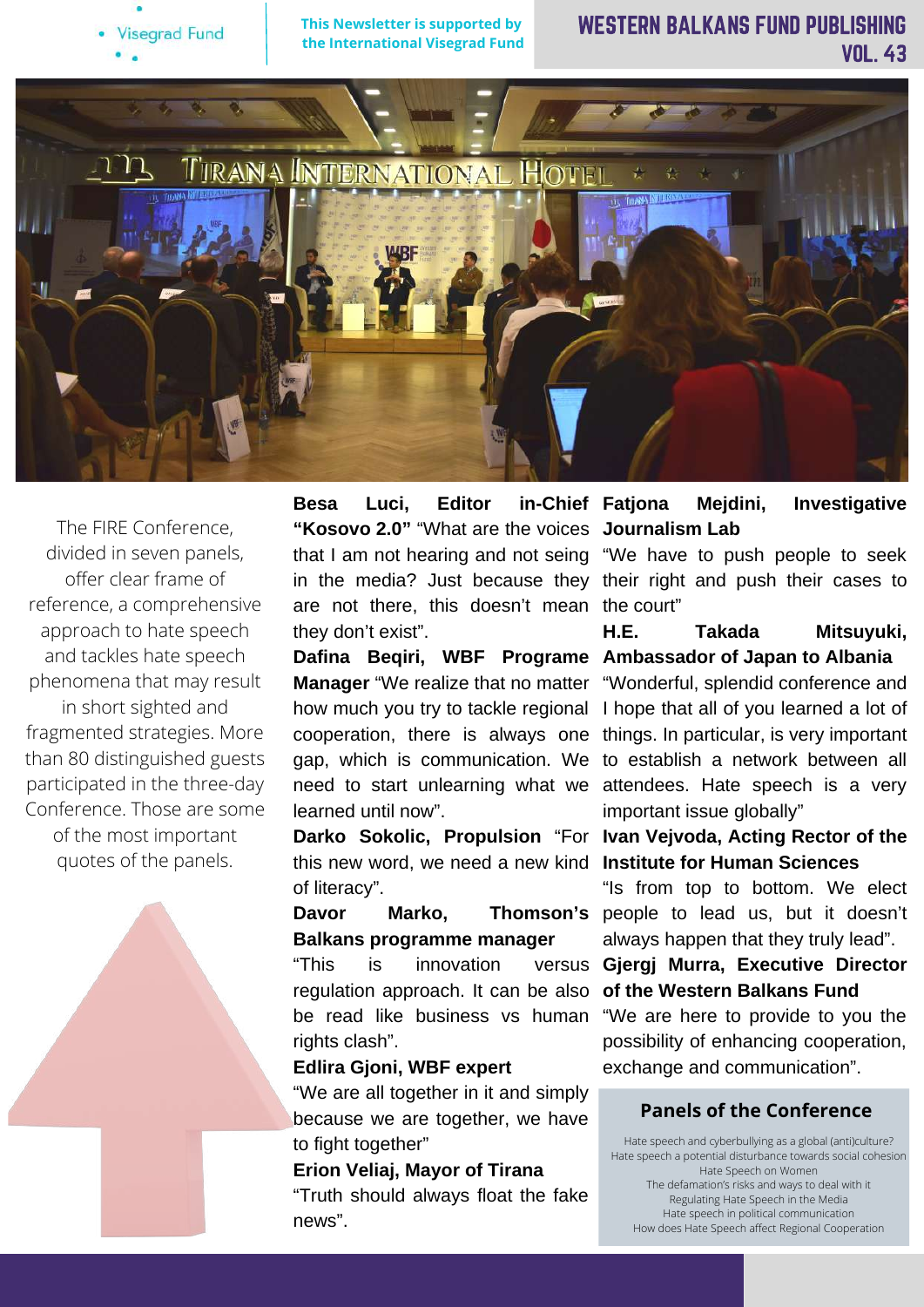**Visegrad Fund** 

**This Newsletter is supported by the International Visegrad Fund**

**Karolina Zbytniatevska, EUROACTIV Poland** "In polarisation we have enemies and not competitors"

**Leon Malazogu, Ambassador** "We have to promote this multi-layered society if we want to go forward"

**Nikola Dimitrov, Former Deputy Prime Minister of North Macedonia** "In any democracy, the backbone is informed citizens".

**Nikola Burazer, program director of Center for Contemporary Politics in Belgrade.** "If we focus here in the region, a big problem is going past this entrenched prejudices"

## **Pavle Jankovic, WBF Committee of Senior Officials from Belgrade**

"It was truly an amaizing experience to listen to so many people who have a quite many things to say about the scourge of our times, which is hate speech".

**Petr Grk, Secretary-General of Bled Strategic Forum** "In the times of great tectonic shifts, especially on the European Continent, a lot of things have changed already".

**Remzi Lani, Executive Director of Albanian Media Institute** "Freedom of expression is the first victim of disinformation".

**Urska Umek, Head of Media Unit at the Council of Europe's Information Society**

"Politization and political instability can prove to be fertile ground for a lot of hate speech and hateful expressions"

## **Veronika Bundzikova, BRNO, Masaryk University**

"I believe hate speech begins with bias and steriotypes".

*\*Ranked by alphabetic order of the given names.*

# Promoting Culture of Tolerance is more important than ever



**Selected Remarks from Gjergj Murra, Executive Director of the Western Balkans Fund.** Why hate speech? Why is it so important to bring this topic into the spotlight? I must confess that those are the same questions we asked when we sat down with the Japanese Embassy and the International Visegrad Fund to plan this event. We agreed to target this topic, considering how hate speech is on the rise across Europe, jeopardizing social cohesion and putting human rights under threat.

Through this Conference, we want to provide a platform for discussions to the relevant stakeholders on how to tackle hate speech and to promote human rights. All with a view and focused on how hate speech impacts the overall cooperation among communities in the region. Fighting hate speech was considered a relevant topic, a key objective for Japan, and in the focus of the IVF since its establishment 22 years ago. And that is why bringing V4 experience and best practices on countering hate speech to this platform was considered as a great added value.

In that regard, I sincerely believe that the contribution of more than 40 distinguished speakers from both WBF and V4 regions, including politicians, community leaders, civil society representatives, journalists, regional experts, etc, and more than 80 participants during the 3-days Conference will help us have a consolidated list of legal and practical recommendations in the fight against hate speech. And speaking about our distinguished participants, I sincerely appreciate your presence. Many of you postponed or cancelled other meaningful professional engagements to be in Tirana with us. On behalf of the Western Balkans Fund, I sincerely thank you for being here.